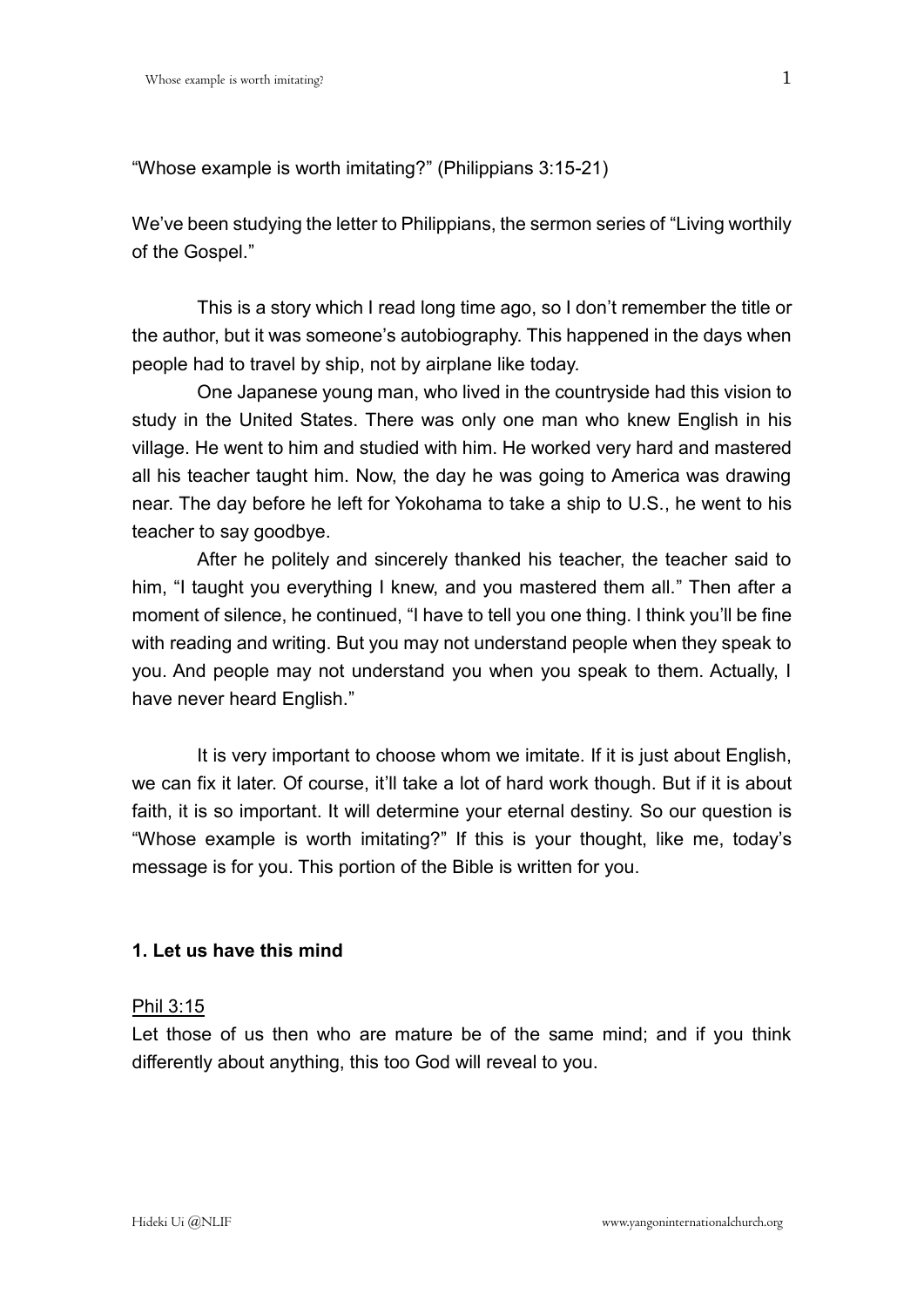NKJ translated in this way, "Therefore let us, as many as are mature, have this mind." What is "this mind" then? As this sentence start with the word, "Therefore", Paul is saying "this mind" in response to the previous section.

So let's look at the previous section quickly.

Paul is saying he wants to somehow attain to the resurrection of Christ (3:11). He is pressing on towards the goal to win the prize for which God has called him heavenwards in Christ Jesus (3:14). He doesn't consider himself yet to have taken hold of it at all. But one thing he does is to strain towards the goal (3:13-14).

In response to this, here Paul says, "You who are mature in faith can understand these thoughts of mine, right? You are also pressing on towards the goal like me, right? If in anything you have a different attitude, God will reveal even this to you. And I hope, all of you will have this same mind. I want you to have this same mind at any cost."

#### Phil 3:16

Only let us hold fast to what we have attained.

It doesn't matter how successfully you have been walking in faith. It doesn't matter whether you are close to the goal, or you still have a long way to go. And it doesn't matter who is ahead of you, and who is very behind.

The point is each of us should keep going, not stop there, nor backslide. Paul is saying "Don't look back, just press on towards the goal. Continue to run this race, and complete the race. Please have this same mind. I believe you already have."

#### Phil 3:17

Brothers and sisters, join in imitating me, and observe those who live according to the example you have in us.

Paul first shared with them what kind of thoughts he had, and what was the goal of his walk in faith, and how he was running that race. And he exhorted them to have this same mind, and to keep going forward, to the degree that they have already attained.

And here he is inviting them to follow his example as he was actually living like this.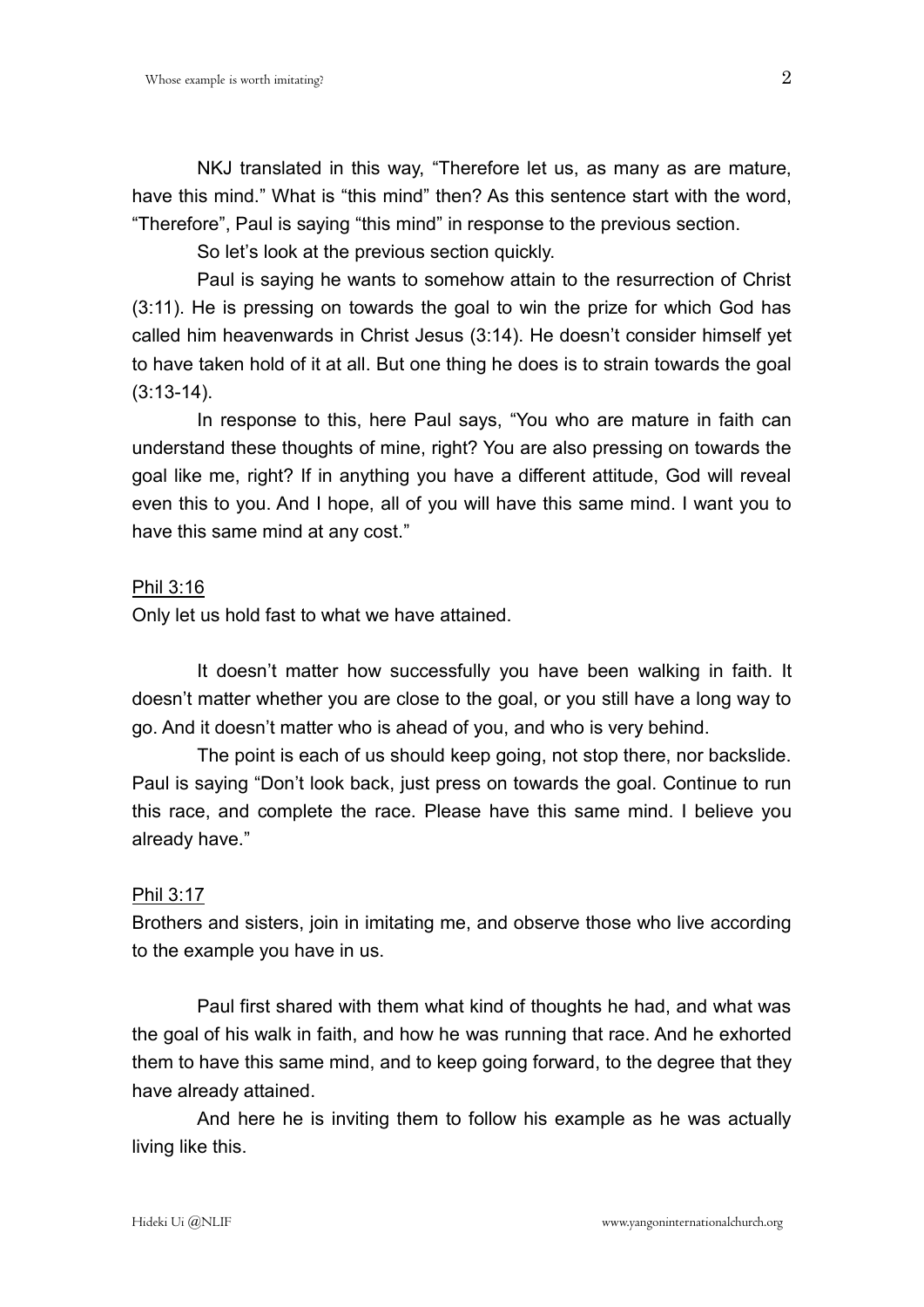And he also mentioned that he was not the only one who was pressing on towards the goal in the walk of faith, but there were others who were also walking like him. And he encouraged them to join in their walk of faith.

In verse 14, Paul says that he is pressing on towards the goal to win the prize. In other letter, he also says that he will receive the crown of righteousness (2 Tim 4:8).

When you hear of someone receiving the crown by finishing the race, what comes to your mind? For example, track and field in Olympics. In order to be elected as a member of national team, you have to qualify through many regional preliminary races. And even at the Olympics, there are many preliminary races and only eight people who qualified can go to the final. And the one who was the fastest wins the gold medal. The fourth and after can't receive any medal. They can't stand on the podium. No matter how many people participated the race, it is just one person who receives the crown of victory.

Now I want to show you a short video clip.

The first one is Kendama, the cup and ball. It is a Japanese traditional game. You must catch the ball with the cup. It may look easy, but it's actually difficult. In the video, they were trying how many people could continuously catch it successfully.

This is the game officially recognized by Guinness Book of World Records. Now the best record is about 120 people. If more than 100 people can do it continuously, that is significant. Everyone will rejoice together. If 150 people can do it, the joy will be greater. Then 200 people, then 300 people. The greater the number of people who join, the greater their joy becomes.

The second one is the long rope jumping. Here they are also trying how many people can do it successfully continuously. If 50 people succeed, the honor for 50 people. If 100 people, then the honor will be greater. And if 1000 people, the honor will be even greater. Of course the greater the number of people who join, the greater their joy becomes.

And this joy is not just for one person, but for all of them. All of them share the same joy. As the number of participants grow, their joy grows greater.

What Paul is trying to say here is like these.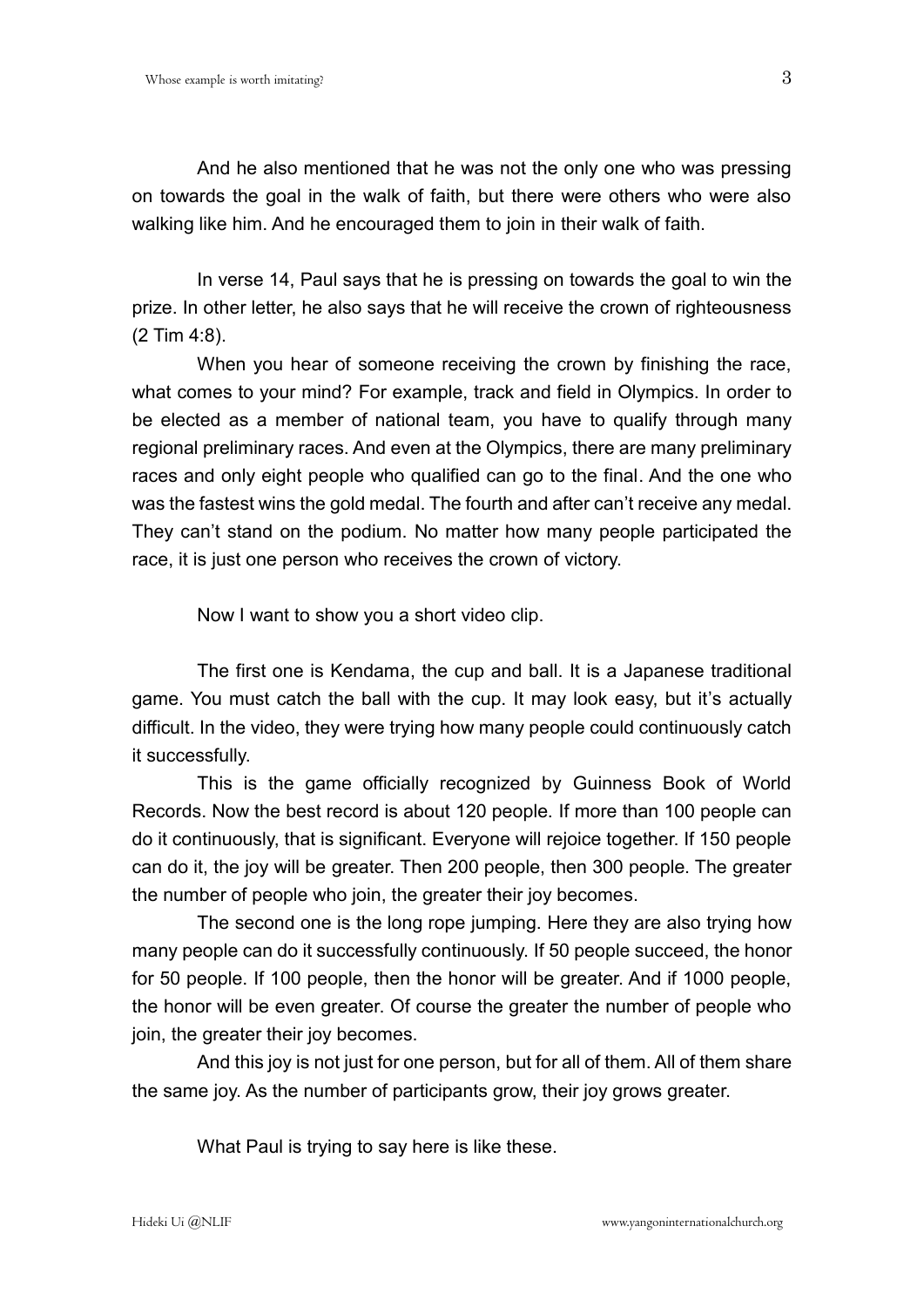If it is just him who reaches the goal, it is just one person. There may be some others who also reaches the goal, but the joy is still too small. He wants more and more people to join the race, and more and more people to reach the goal. He wants all of them to share the honor and rejoice together. The more the people, the greater the joy. The greater the number of people, the greater the glory.

Because of this, Paul is saying, "Join with others in following my example, brothers and sisters, and take note of according to the pattern we gave you."

It's like doing Kendama. You should look someone doing it good. Look, you can do Kendama like this. Hold here, use your hand like this. See, you can do it. Don't look at those who can't do it, because you will never be able to do it by observing them. If you are looking at those who are doing other things, there is no way you'll be able to do it. Look, there are many people who are doing this well, here and there. See, they are all doing it the same way. Let's do it together!

When you do rope jumping, look at the person in front of you. You fall, because you look away. You must concentrate, because it is very fast. Jump with the same rhythm, with the same tempo and with the same pattern, and you can do well. Come, let's do it together.

"Paul is encouraging the Philippians to "consider" as role-models only those who can lead them in the way of honor and salvation." 1

## **2. Telling with tears**

#### Phil 3:18

For many live as enemies of the cross of Christ; I have often told you of them, and now I tell you even with tears.

Here Paul is telling this with tears. This is not the tears of joy for receiving the honor in the race. This is also not the tear of excitement for being able to walk with many people. This is the tears of sorrow, tears of regret, tears of distress.

At the beginning of this letter, Paul wrote, "In all my prayers for all of you, I always pray with joy. (1:4)" And he also says, "Rejoice in the Lord always; again I will say, Rejoice. (4:4)" But now he is in tears because of sorrow.

 $\overline{a}$ 

 $1$  Timothy Geoffrion, "The Rhetorical Purpose and the Political and Military Character of Philippians," Edwin Mellen Press, 1993, p.157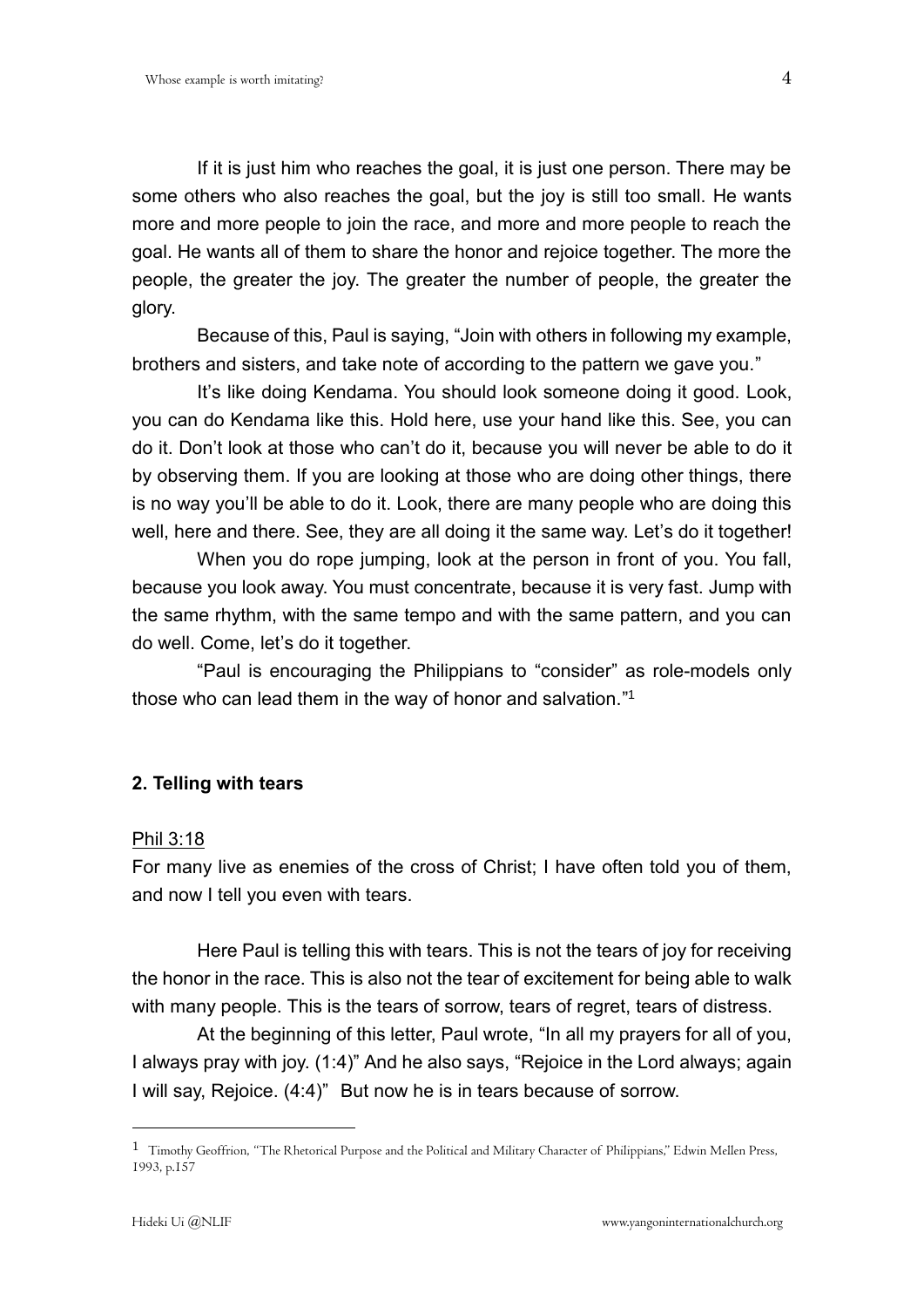It is not because he is in prison, not because he was flogged, not because some people are stirring up trouble for him while he is in chains. It is because many live as enemies of the cross of Christ.

They were "former friends who did not remain steadfast to the way of Christ." <sup>2</sup> They used to run the race of faith together. But now they left them and started to run to different direction. Once they were 'insiders' but now 'outsiders'.<sup>3</sup> When he thought of them, Paul couldn't help crying.

#### Phil 3:19-21

Their end is destruction; their god is the belly; and their glory is in their shame; their minds are set on earthly things.  $20$  But our citizenship is in heaven, and it is from there that we are expecting a Savior, the Lord Jesus Christ.  $21$  He will transform the body of our humiliation that it may be conformed to the body of his glory, by the power that also enables him to make all things subject to himself.

Here Paul is comparing enemies of the cross and friends of Christ Jesus.

God; for the enemies of the cross, their god is the belly, their stomachs. For friends of Jesus, Jesus is their Savior, Lord and God.

Power; for the enemies of the cross, their power is their greed, selfinterest, self-centeredness, selfish-ambition (cf. Rom 16:18; Eph 5:5). For friends of Jesus, their power is the power of Jesus' resurrection, the power of the Holy Spirit.

Glory; for the enemies of the cross, their glory is in their shame. For friends of Jesus, the glory of the heavenly Saviour.

Mindset; for the enemies of the cross, their minds are set on earthly things. For friends of Jesus, our citizenship is in heaven, setting hearts and minds on things above, heaven (Col 3:1-2), living worthily of the Gospel.

Destination; for the enemies of the cross, their end is destruction. For friends of Jesus, resurrection, being like his glorious body, and eternal life in the heaven.

1

<sup>2</sup> Ibid., p.154

<sup>3</sup> Ibid., p.154; "'The enemies of the cross' are probably libertine or nominal 'Christians' who were once 'insiders' but now 'outsiders.' "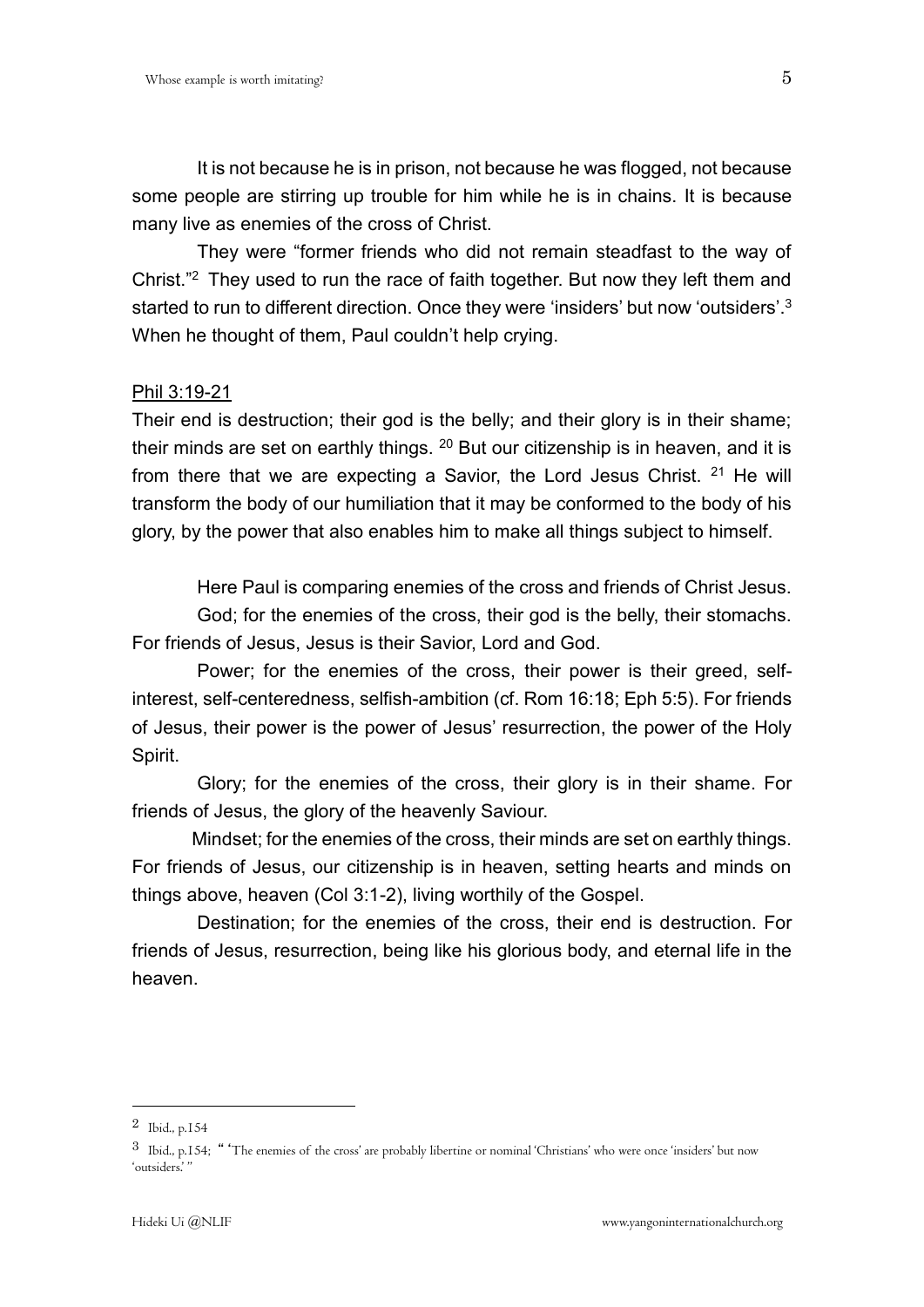| Phil 3:19-21 | Enemies of the cross    | Friends of Jesus                        |
|--------------|-------------------------|-----------------------------------------|
| God          | their belly             | Jesus                                   |
| Power        | greed,<br>self-interest | Jesus' resurrection,<br>the Holy Spirit |
| Glory        | their shame             | the heavenly Saviour                    |
| Mindset      | earthly things          | thigs above, heaven                     |
| Destination  | destruction             | eternal life                            |

Enemies of the cross were not enemies originally. They used to be their friends. They used to run the race of faith together with them. But somehow they left them and started to run toward different direction. Their destination is destruction. But originally they were citizens of heaven. They could have been filled with the power of resurrection and the Holy Spirit and could have been able to show the glory of Christ. But now they made their shame their glory, and became enemies of the cross. Thinking of them, Paul was heartbroken and filled with sorrow.

In the church in Philippi, there were many opponents and they were frightened (1:28). Many people around them live as enemies of the cross of Christ (3:18). Their faith in Jesus was attacked, and they were emotionally shaken. So "they waved in their commitment to the Gospel." 4

Their destination will be decided by whom they will make their guide and with whom they will walk. If they imitate enemies of the cross, and join them and walk with them, they will become like them. If the church in Philippi become like this, Paul's sorrow will become even greater.

So Paul spoke to them with tears, "Brothers and sisters, join in imitating me, and observe those who live according to the example you have in us. (3:17)" "Paul urges the Philippians to resist at all cost, they are to stand firm in their faith, hope and calling."<sup>5</sup>

Whose example is worth imitating?

 $\overline{a}$ 

<sup>4</sup> Ibid., p.115

<sup>5</sup> Ibid., p.158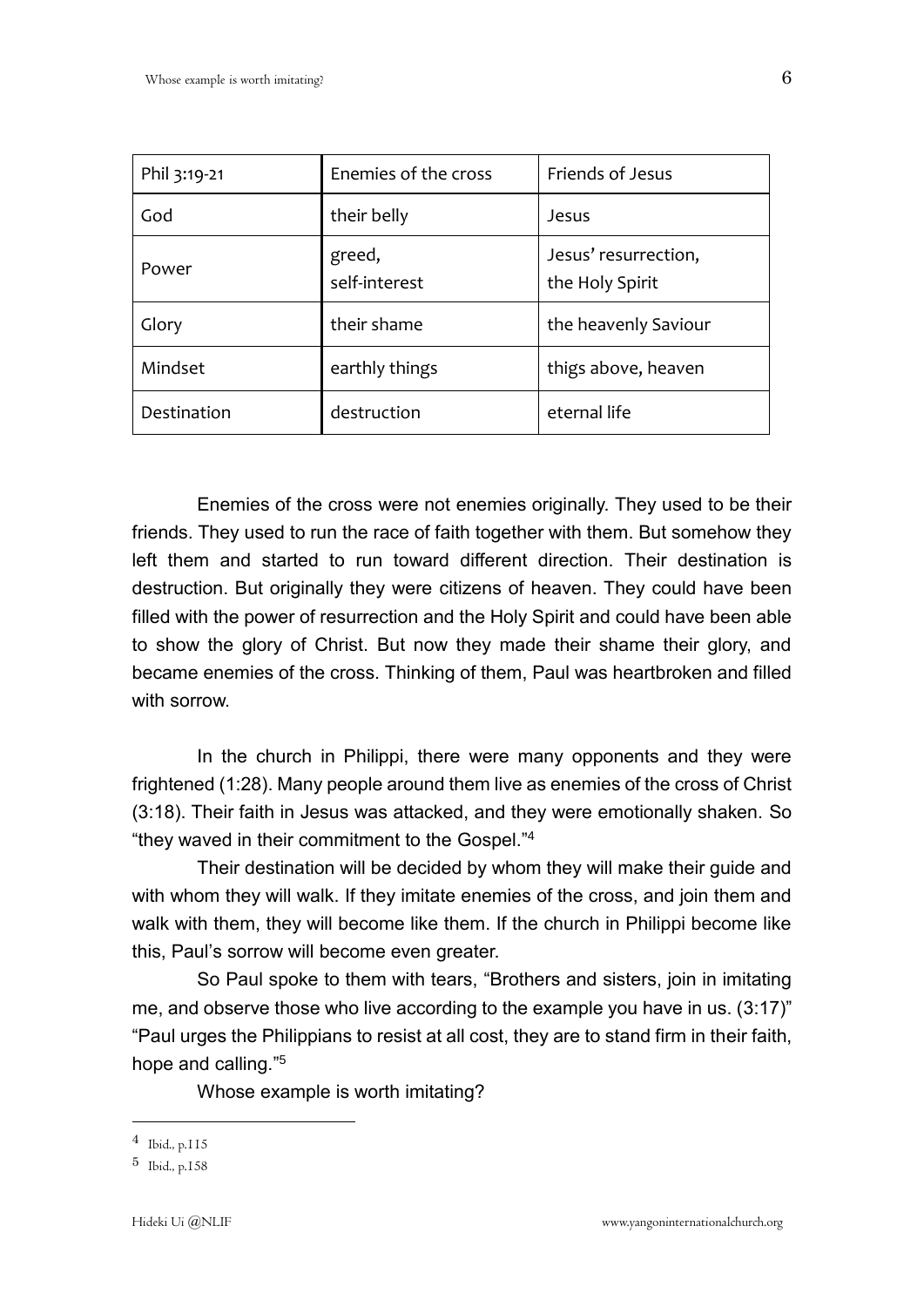The simplest answer is the example of those who are following Christ's example. Paul is imitating Christ who devoted himself to the Father's will. And he presses on toward the goal for the prize of the heavenly call of God in Christ Jesus (3:14). And he is inviting all Philippians and all of us to join him, go with

him. He is saying, Come, join me. Let's make it together!

## **3. Paul's three examples**

## **1) Being a friend of Jesus**

In the book of Amos, it says this, "Do two walk hand in hand if they aren't going to the same place?" (Amos 3:3, MSG)

Friendship will start between likeminded people, and a friend is a person whom you can truly trust. Friends respect each other, they never think of using the other, and their hearts are united.

The relationship between Paul and Jesus wasn't just one-way. It wasn't just Paul who always received, but he also offered himself to Jesus. Their relationship was two-way. Paul didn't just receive Jesus' love, but he also accepted to suffer for Christ (Phil 1:29). So it was a fellowship between true friends (cf. 1 Cor 1:9). Paul set a good example as Jesus' friend.

And the very Jesus himself calls us his friends (John 15:15).

You may think, "Jesus' friend? How can I be his friend, I am only an ordinary person…" That's the very reason why you must follow the example of Paul. He called himself "the worst sinner" (1 Tim 1:15). And he was not only forgiven by the cross of Jesus, but he could become a friend of Jesus. And he is deepening his friendship with Jesus with all his might.

Paul showed us an example of being a friend of Jesus, which is worth imitating.

## **2) Being a friend of fellow friends of Jesus**

"A true friend sticks closer than one's nearest kin. (Prov 18:24)"

If Paul just thought about himself, it was far more desirable for him to die, freed from all the sufferings he was facing because he had a physical body, and be with beloved Jesus in heaven.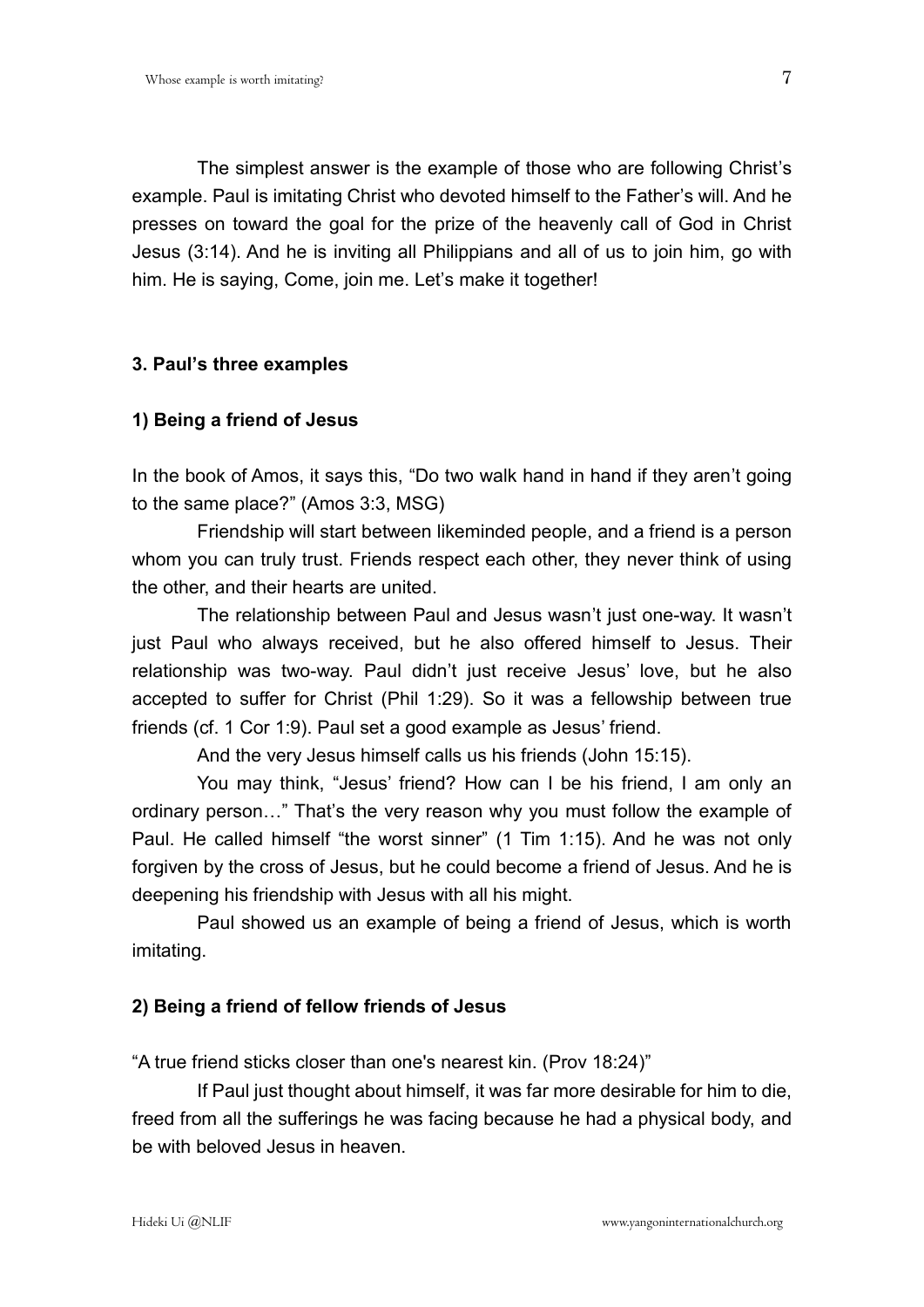But he chose to live, because it was more necessary for Christians in Philippi that he remained in the body (1:23-24). He thought about Christians in Philippi more than himself. We can see the depth of his friendship with them.

Paul also wrote about Epaphroditus in his letter. When people in Philippi heard that Paul was imprisoned, they sent Epaphroditus so that he would live close to Paul and take care of his needs. But while he was there with Paul, he became ill. The news reached Philippi. And Paul heard that people in Philippi were worried about Epaphroditus' illness.

As soon as Ephaphroditus recovered from illness, Paul sent him back to Philippi with a letter. That very letter is the letter to Philippians. We can sense Paul's friendship and love for them everywhere in this letter.

He also wrote he wanted to visit Philippi in the near future. It's quite clearly how much Paul treasured, valued his friendship with them.

Paul was imprisoned and was in need. And Epaphroditus was the one who came to him and met his need. But Paul was more concerned about Christians in Philippi than his own need, so he sent him back to them. This is Paul's friendship with them.<sup>6</sup>

And of course, this is what Jesus showed us. "No one has greater love than this, to lay down one's life for one's friends. (John 15:13)"

Paul gave us a worth-imitating example, which is being a friend of fellow friends of Jesus.

I think this is a good occasion to look at the vision of NLFOC, which is introduced on the bulletin every week. "To be a family of churches united in love and committed to mutual support so that together we fulfill God's mission in Asia and beyond for his eternal glory."

"Family," this describes our priority for relationships as a family that stems from our common heritage and history.

"United in love" means that it is mutual love that binds us in unity, and it's not just to sign the contract and follow guidelines without relationship. It prioritizes the significance of love that defines our relationships. The relationship among NLFOC churches is the demonstration of our love for Christ and our love for one another.

1

<sup>6</sup> James Houston, "Prayer, The Transforming Friendship (Japanese translation)," Word of Life, 1999, pp.254-255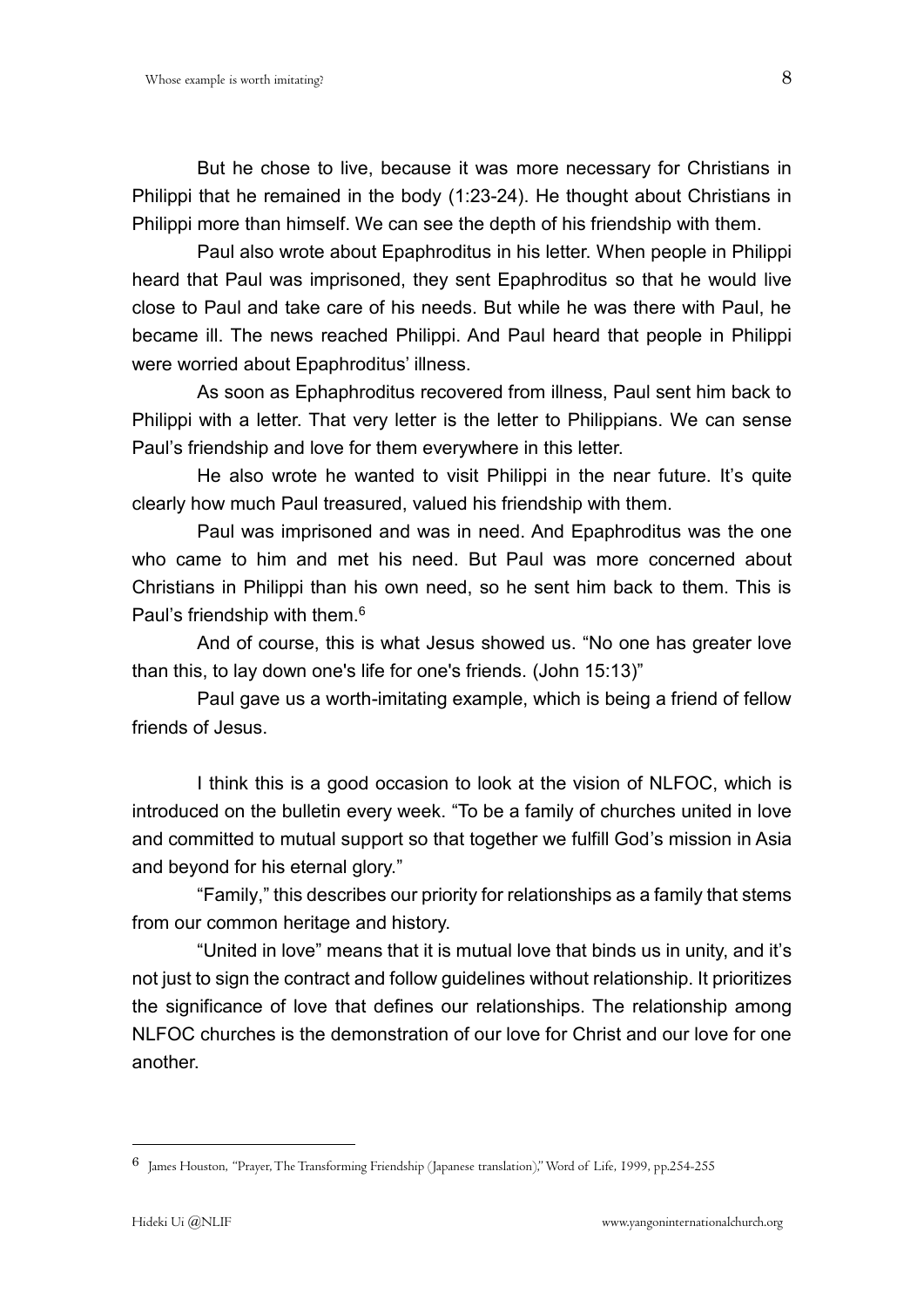So we are the churches which are following Paul's example of being a friend of fellow friends of Jesus.

# **3) Being a friend of enemies of Jesus**

It is said, "Only when we learn to care for others can our lives have meaning. Only those who make it their business to feel the pain of others can know true happiness."<sup>7</sup> Do you want to have a meaningful life? Do you want to experience true happiness? Whose example is worth imitating?

Paul couldn't help crying when he saw his former friends heading towards distraction. He called them "enemies of the cross" but they were still his friends. He didn't want to let them perish.

Paul demonstrated the real meaning of being a friend of enemies of Jesus. That is an example worth imitating, because Jesus is the model.

Jesus became a friend of sinners. One day Jesus was having meal at Matthew's house. Matthew used to be a tax collector. So many tax collectors, who were Matthew's colleagues, and sinners came and were sitting with him and his disciples. When religious leaders saw this, they criticized Jesus and said to his disciples, "Why does your teacher eat with tax collectors and sinners?" Jesus answered, "For I have come to call not the righteous but sinners." (Matt 9:9-13)

Our friend Jesus spent time with sinners. He didn't participate in their sinful ways, but he told them the good news that their sins could be forgiven, and they could start a new life as a child of God. Jesus never overlooked their sins, when he was with sinners. He never participated in the destructive actions of the ungodly people.

As a "friend of sinners", Jesus showed them the truth that "God's kindness is intended to lead them to repentance" not just by words and teachings, but also through his actions and attitude (Rom 2:4). Many sinners were transformed through the relationship with Jesus. Matthew, Zacchaeus, Mary Magdalen, a woman at the well…. there is no end if you start counting them.

Religious leaders called Jesus "a friend of sinners" in order to insult him. But Jesus accepted this insult for God's glory and for our eternal salvation, and

1

<sup>7</sup> Ari D. Kahn, "A River Flowed from Eden," Kodesh Press, 2015, p.73